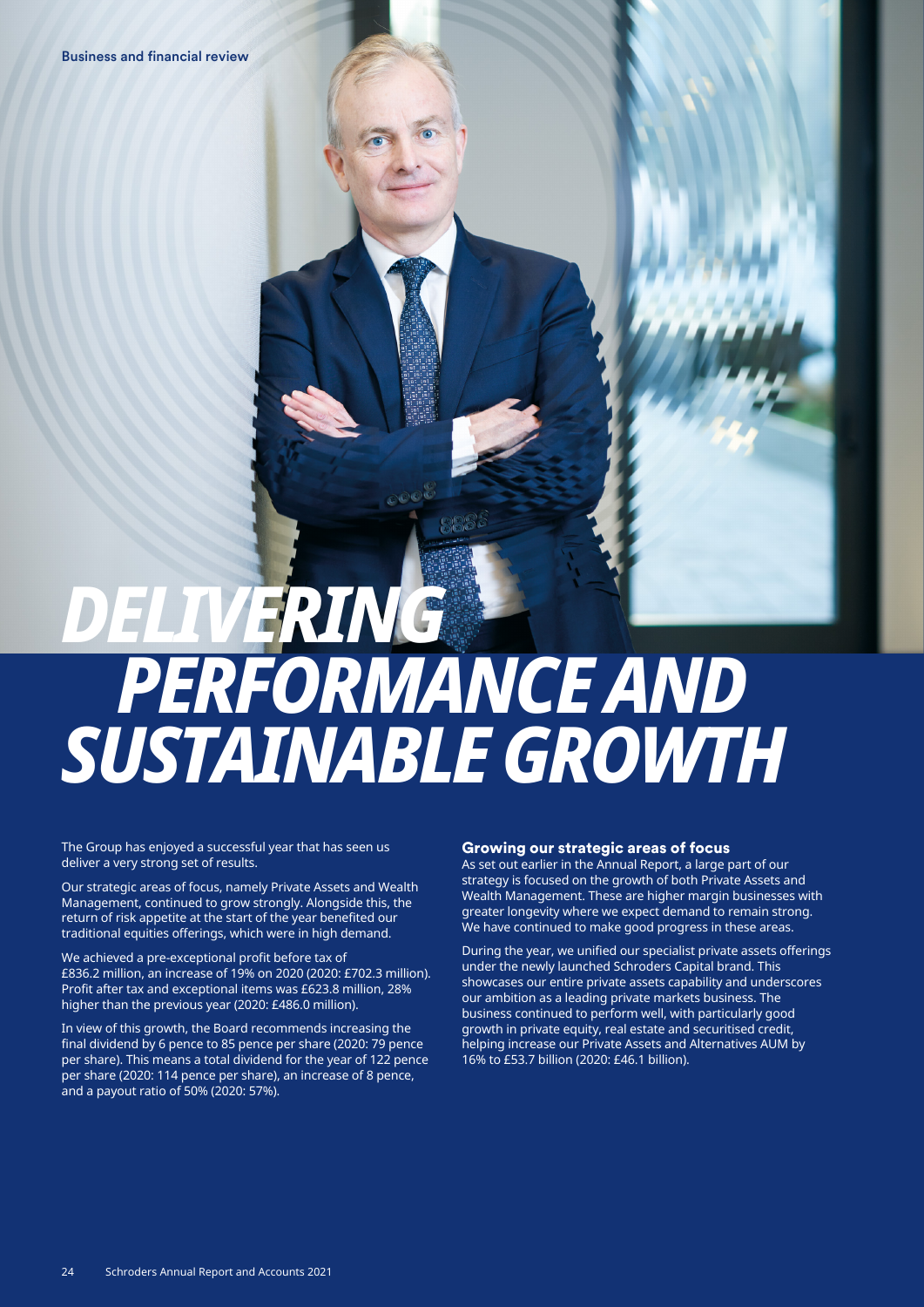The more traditional parts of our Asset Management segment also delivered significant growth. Notably, we experienced high levels of demand in our Mutual Funds business area as a result of both strong investment performance and increased investor risk appetite at the start of the year. Overall, across our Asset Management segment, we generated £11.0 billion of net new business, which together with investment returns, enabled us to grow our Asset Management AUM to £534.0 billion (2020: £502.4 billion).

In Wealth Management, we continued to build out the regional presence of our UK high net worth brand Cazenove Capital through strategic hires and a focus on successful business owners. We also successfully integrated Sandaire which we acquired at the end of 2020, and expanded our Global Family Office Service. Our joint venture with Lloyds Banking Group, Schroders Personal Wealth (SPW), showed good progress, helped by the easing of Covid-19 related restrictions which enabled an increase in the number of referrals received from the Lloyds banking network. Overall, these factors contributed to net new business of £4.1 billion which, along with strong investment returns, drove an increase in AUM of 13%. AUM for the Wealth Management segment therefore closed at £81.2 billion (2020: £72.0 billion).

Developing our strategic global partnerships remains an important way for us to execute the Group's strategy. Our joint ventures and associates have again shown high growth, with AUM increasing by 31% to £116.4 billion (2020: £88.6 billion). Our long-standing venture with Bank of Communications in China contributed significantly to this thanks to strong flows into higher-margin equity products.

Overall, these developments, combined with strong investment returns, helped us increase our Group AUM by 10% to a record high of £731.6 billion (2020: £663.0 billion).

#### Delivering strong financial results

Our closing AUM figure is important in showing the scale and growth of the Group. Just as important is our average AUM, as this is key in understanding the development of our management fees through the year. As a result of the strategic developments set out above, our average AUM excluding joint ventures and associates increased by 15% to £597.0 billion (2020: £520.8 billion). This helped us generate £2,201.1 million of management fees, 16% higher than 2020 (2020: £1,889.7 million).

Performance fees and net carried interest grew to £126.3 million (2020: £95.7 million). This was not only due to the strong investment performance we generated for our clients, but also reflects the increasing scale of Schroders Capital. Overall, net operating revenue increased 17% to £2,403.1 million (2020: £2,059.6 million).

As set out earlier, our joint ventures and associates again showed strong growth. They delivered income, before exceptional items, of £88.2 million, an increase of 38% (2020: £64.1 million). We had net gains on financial instruments and other income of £77.5 million (2020: £55.5 million). This was largely due to strong returns from our proprietary investments. These principally comprise seed capital, co-investments and our investment capital portfolio. These gains contributed to net income before exceptional items increasing 18% to £2,568.8 million (2020: £2,179.2 million).

This increase in net income was partly offset by higher operating expenses, reflecting the growth in the overall size of the business. Despite the organic investment we have made in strategic growth areas such as Wealth Management and China, we were able to keep our compensation ratio stable at 45%. This includes the cost of our Share in Success award made at the end of the year. This was a one-off grant of Schroders shares to all our employees which enables them to share in the future success of the business. The award recognises the fantastic effort our people have put into driving our strategy forward.

Our non-compensation costs before exceptional items were higher at £564.5 million (2020: £502.2 million). This was principally due to higher marketing expenses following the easing in Covid-19 related restrictions in the second half of the year, and increased IT costs. The increased IT costs reflect both higher depreciation due to the investment in our technology infrastructure we have made in recent years, and expenses incurred in the commencement of our cloud migration programme, the costs of which are not capitalised. Once implemented, the transition to the cloud is expected to result in increased operational agility as well as cost savings.

Given the nature of our business, understanding noncompensation costs as a percentage of our AUM provides a good indicator for our operational leverage. As shown in the chart below, this has fallen in recent years and continued to reduce slightly in 2021, despite the investment we are making in our transition to the cloud. This operational leverage is further illustrated in the reduction of our total cost to income ratio which fell from 68% to 67%.

Overall, these movements resulted in a total profit before tax and exceptional items of £836.2 million (2020: £702.3 million). Exceptional items mainly relate to acquisition-related costs, including the amortisation of intangible assets. In 2021, the total cost of exceptional items was £72.1 million (2020: £91.8 million), which meant a profit before tax of £764.1 million, up 25% on 2020. Profit after tax was £623.8 million (2020: £486.0 million).

## average AUM (excluding joint ventures and **[to be updated for FY21]** associates) Non-compensation costs as basis points of

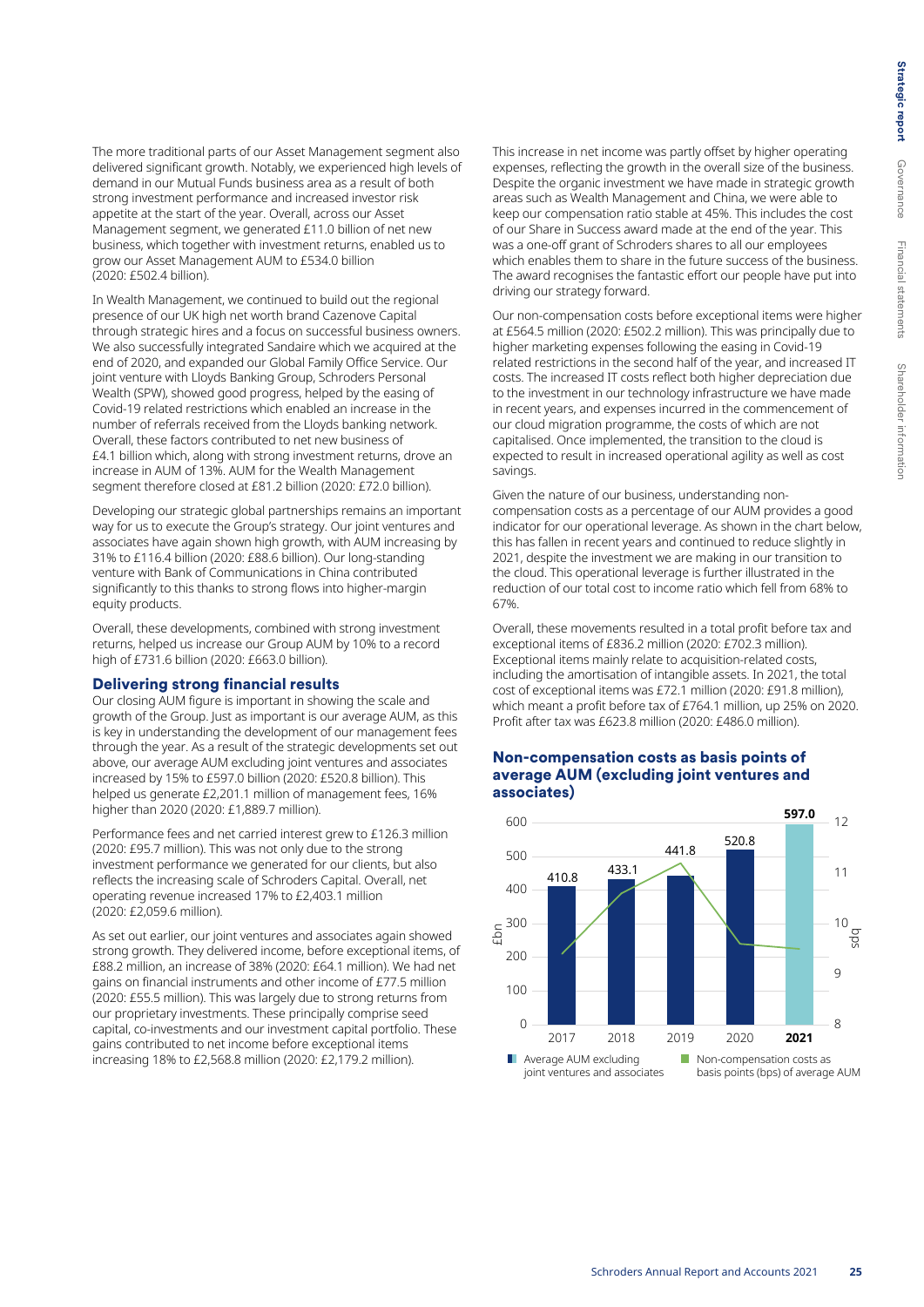## Leveraging our strong capital position

The sustainability of our business model has helped us build a strong capital position in recent years, with a capital surplus of £1,454 million as at 31 December 2021 (2020: £1,231 million). This enables us to invest in both organic and inorganic opportunities. In 2021 we announced three strategic acquisitions, namely River and Mercantile's solutions business; Cairn Real Estate; and Greencoat Capital (subject to regulatory approval). As further explained in the Group Chief Executive's statement, these acquisitions support our strategy of growing our capabilities in Solutions and Private Assets. The impact of these acquisitions is not reflected in the year-end capital position as the transactions were yet to complete at that date.

#### Leading by example on climate change

Underpinning these strong results is our commitment to sustainability. The Group Chief Executive's statement sets out the progress we have made in bringing sustainability into the heart of the way we invest on behalf of our clients. We joined the Net Zero Asset Managers initiative in 2020, which has now grown to over 200 signatories representing more than \$57 trillion of assets, underlining the important role that we as active asset managers can play in tackling the impact of climate change to align to limit global warming to 1.5°C. It is just as important that we lead by example in the way we approach our own operations.

Further demonstrating our commitment regarding climate change, we have become one of the first asset managers to have our emissions targets approved by the Science Based Targets initiative. These targets define our longer-term roadmap towards achieving the goal of net zero emissions by 2050 or sooner. Further information on this can be found on pages 32-34.

The year has demonstrated the importance of remaining focused on our long-term goals. We have delivered growth in the strategically important areas of private assets and wealth, while continuing to build a resilient global operating platform and advancing our work in sustainability. This has enabled us to deliver a strong set of results and ultimately, deliver strong investment performance for our clients as we accelerate positive change for all of our stakeholders.

## **Our approach to tax**

We aim to comply with both the spirit and letter of the law and are committed to conducting our tax affairs in an open and transparent way.

This means that we comply with our tax filing, reporting and payment obligations globally. We also seek to maintain good relationships with the tax authorities in the jurisdictions in which we operate. This may take the form of discussing key developments in our business and the potential impact of those developments on the amount of tax we pay. From time to time, our views on the appropriate tax treatment in any given situation may differ from those of the tax authorities. Where this occurs, we work constructively and proactively to achieve an early resolution. We comply with the UK's Code of Practice on Taxation for Banks and are treated as 'low risk' by HM Revenue & Customs.

We believe it is important that businesses behave responsibly and build trust within society regarding their role and contribution on tax. With this in mind, we support initiatives to improve international transparency on taxation matters, including the Organisation for Economic Co-operation and Development measures on country-by-country reporting and automatic exchange of information.

Our tax strategy, available at www.schroders.com/taxstrategy, sets out our approach to tax matters across the Group more generally. This strategy is reviewed and approved annually by the Audit and Risk Committee.

Taxes borne by the Group include corporate income tax on the profits arising in each country, indirect taxes such as value added tax on our expenses and payroll taxes on our employees' remuneration. The total tax borne by the Group in 2021 was £308.9 million (2020: £245.9 million).

Companies also have an important role to play in collecting and administering taxes on behalf of governments, where the cost of tax is borne by others. This includes income tax and social security payments deducted from our employees' remuneration and indirect taxes charged to our clients. These are taxes paid in addition to the taxes we bear as a business, which are referred to above. The total tax collected in 2021 was £268.8 million (2020: £240.7 million). The combined taxes borne by us as a business and the amounts collected by us on behalf of tax authorities in 2021 was £577.7 million (2020: £486.6 million).

**Further information on taxes borne and collected can be found at www.schroders.com/en/about-us/corporate-responsibility/our-economic-contribution**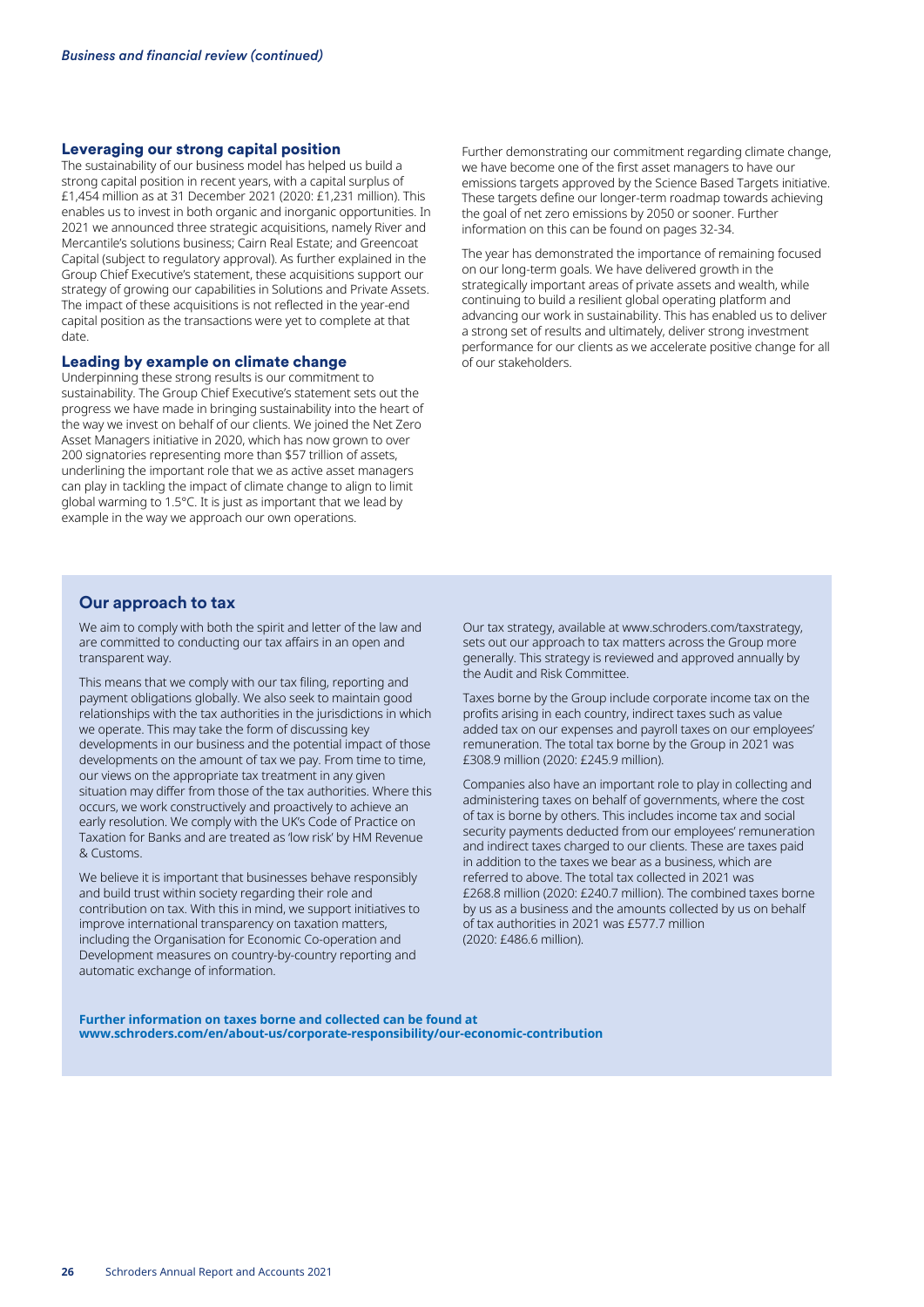#### **Movements in AUM**

| £bn                             | <b>Private Assets</b><br>and<br><b>Alternatives</b> | <b>Solutions</b> | Mutual<br><b>Funds</b> | Institutional | <b>Asset</b><br><b>Management</b> | Wealth<br><b>Management</b> | Total<br><i>(excluding)</i><br>ventures and<br>associates) | <b>joint</b> loint ventures<br>and<br>associates | <b>Group Total</b> |
|---------------------------------|-----------------------------------------------------|------------------|------------------------|---------------|-----------------------------------|-----------------------------|------------------------------------------------------------|--------------------------------------------------|--------------------|
| <b>Opening AUM</b>              | 46.1                                                | 192.3            | 104.2                  | 159.8         | 502.4                             | 72.0                        | 574.4                                                      | 88.6                                             | 663.0              |
| Gross inflows                   | 13.1                                                | 19.7             | 48.3                   | 25.3          | 106.4                             | 11.0                        | 117.4                                                      | 199.1                                            | 316.5              |
| Gross outflows                  | (6.2)                                               | (21.2)           | (40.2)                 | (27.8)        | (95.4)                            | (6.9)                       | (102.3)                                                    | (178.9)                                          | (281.2)            |
| <b>Net new business</b>         | 6.9                                                 | (1.5)            | 8.1                    | (2.5)         | 11.0                              | 4.1                         | 15.1                                                       | 20.2                                             | 35.3               |
| Acquisitions                    |                                                     |                  |                        | -             |                                   |                             |                                                            | 0.1                                              | 0.1                |
| Investment returns <sup>1</sup> | 0.7                                                 | 7.3              | 3.7                    | 8.9           | 20.6                              | 5.1                         | 25.7                                                       | 7.5                                              | 33.2               |
| <b>Closing AUM</b>              | 53.7                                                | 198.1            | 116.0                  | 166.2         | 534.0                             | 81.2                        | 615.2                                                      | 116.4                                            | 731.6              |

1. Includes currency movements which decreased AUM by around £3.6 billion.

The following commentary provides a more detailed review of our financial results and the development of our AUM, which is a key driver of our performance.

#### Assets under management

Our AUM increased by £68.6 billion, or 10%, to close 2021 at a record high of £731.6 billion (2020: £663.0 billion). We achieved £35.3 billion of net inflows and generated investment returns, after foreign exchange, of £33.2 billion for our clients.

In the Asset Management segment, AUM increased by £31.6 billion, or 6%, to £534.0 billion at 31 December 2021 (2020: £502.4 billion). We generated £11.0 billion of net new business.

Within Private Assets and Alternatives, we generated strong demand in Schroders Capital which had net inflows of £7.4 billion, with particularly strong growth across our securitised credit, private equity and real estate capabilities. This excludes £2.5 billion of client commitments in private debt funds where we only earn fees once the capital is invested. These commitments will be recognised as net new business as we deploy the capital.

We had net outflows of £1.5 billion in our Solutions business. This principally reflects expected attrition of the Scottish Widows mandate. Solutions remains a core part of our growth strategy as underlined by the acquisition of River and Mercantile's UK solutions business, which will supplement our growth ambitions for this business area.

We experienced net outflows of £2.5 billion in our Institutional business, although this was more than offset by £8.9 billion of investment returns we generated for our clients, net of currency movements.

Our Mutual Funds business performed very strongly, with a high level of demand on the back of good investment performance and increased risk appetite at the start of the year. We achieved net new business of £8.1 billion largely into equity products, and generated £3.7 billion of investment returns for our clients.

Our Wealth Management segment also had strong growth in AUM. We generated £4.1 billion of net new business in 2021, with £3.1 billion from our Schroder Wealth business, and good growth in both Benchmark and SPW. Growth in AUM was further enhanced by the £5.1 billion investment returns we generated in this segment.

Our joint ventures and associates also continued their positive growth trajectory of recent years. Our existing ventures with Axis Bank in India and Bank of Communications in China generated combined net flows of £19.5 billion, with particularly strong growth in higher-margin equity products.

The chart below shows how these movements drove the evolution of our AUM (excluding joint ventures and associates) through the year, resulting in a 15% increase in average AUM, the key driver of our management fees.

# Average AUM excluding joint ventures and associates

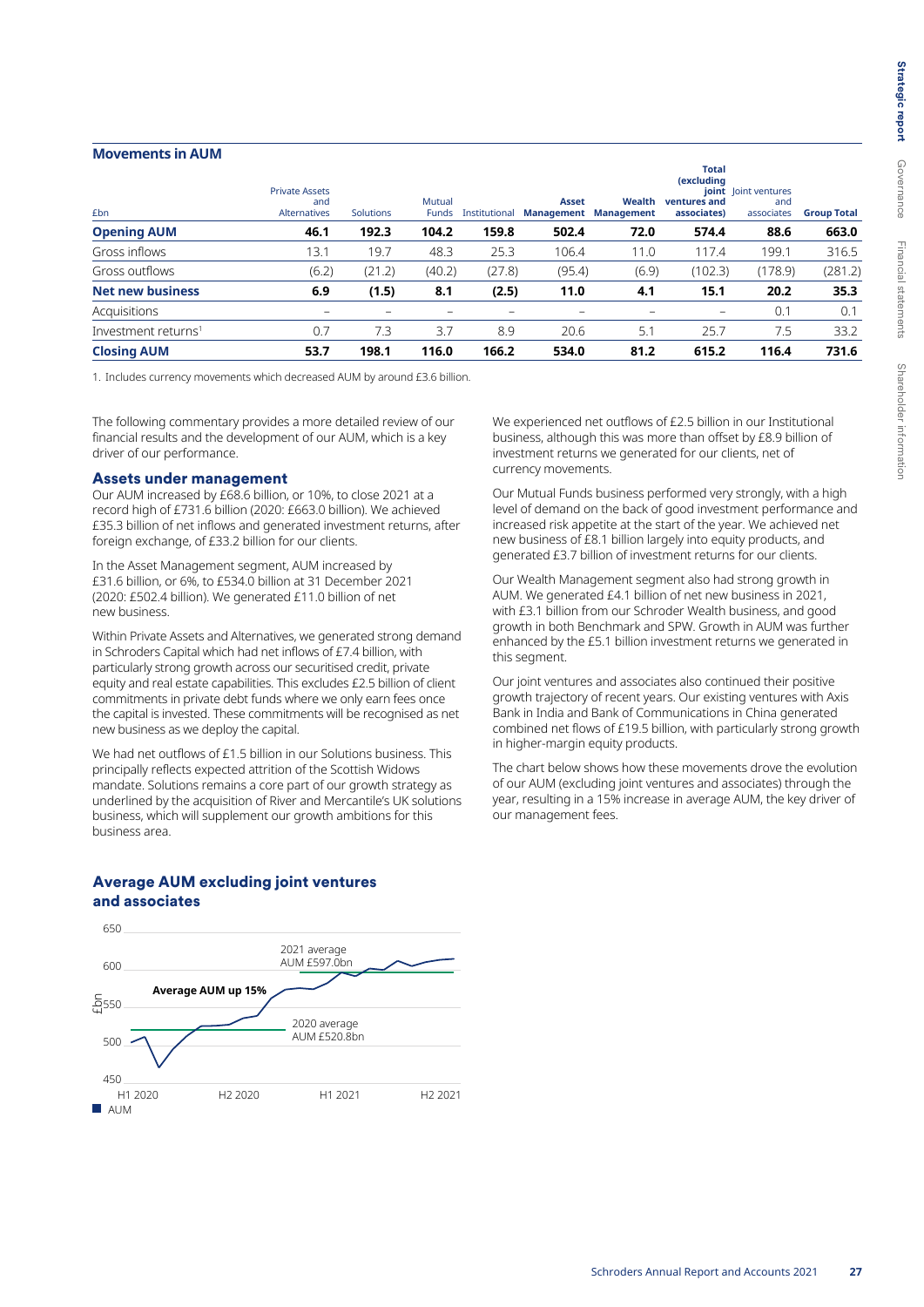#### Asset Management results

Asset Management net income before exceptional items was significantly higher than the prior year at £2,138.0 million (2020: £1,786.9 million), with net operating revenue increasing 17% to £2,043.1 million (2020: £1,747.2 million). This increase was principally due to higher average AUM as a result of both robust net new business and the investment returns we generated on behalf of our clients.

Performance fees increased to £94.2 million (2020: £85.8 million) as a result of our strong investment performance. Of these, £12.1 million (2020: £0.7 million) were earned in Private Assets and Alternatives, where strong investment performance also enabled us to generate £31.9 million of net carried interest (2020: £8.8 million). Real estate transaction fees grew significantly to £11.1 million (2020: £3.4 million) as the number of property transactions returned to more normalised levels following the onset of the global pandemic. As a result, Private Assets and Alternatives net operating revenue increased by 20% to £350.7 million (2020: £293.3 million). The net operating revenue margin excluding performance fees and carried interest was flat at 62 basis points (2020: 62 basis points).

Net operating revenue in our Solutions business grew 9% to £276.4 million (2020: £253.0 million) as a result of higher management fees due to higher average AUM. The net operating revenue margin reduced in line with our expectations to 14 basis points (2020: 15 basis points).

The growth in AUM in the Mutual Funds business area resulted in management fees increasing by 20% to £811.6 million (2020: £675.5 million). Net operating revenue therefore increased to £815.0 million (2020: £686.4 million). Excluding performance fees, the net operating revenue margin increased to 72 basis points as a result of the change in mix of AUM towards higher margin equity products (2020: 71 basis points).

In our Institutional business, management fees increased by 19% due to higher average AUM and performance fees remained robust at £78.7 million (2020: £74.2 million). This resulted in net operating revenue of £601.0 million (2020: £514.5 million), an increase of 17% on the previous year. The net operating revenue margin excluding performance fees was stable at 31 basis points (2020: 31 basis points).

The growth in overall Asset Management net operating revenue was further buoyed by an increase in our share of profits from joint ventures and associates, which grew by 49% to £73.9 million (2020: £49.5 million), with continued strong returns from our long-standing venture with Bank of Communications in China.

2017 2018 2019 2020 2021 **Performance fees and net carried interest** 3 year average performance fees and carried interest 78 55 73 96 126 £m  $\Omega$  $20$ 40 60 80 100 120 140

Performance fees and carried interest

Operating expenses before exceptional items increased to £1,424.8 million (2020: £1,213.6 million). This reflects the increase in the scale of the business. As a result, profit before tax and exceptional items increased by 24% to £713.2 million (2020: £573.3 million).

Exceptional items of £40.2 million increased by 35%, principally due to higher acquisition related costs. After exceptional items, profit before tax increased to £673.0 million (2020: £543.5 million).

#### Wealth Management results<sup>1</sup>

Wealth Management net income increased by 13% to £433.7 million (2020: £382.7 million), as we generated good overall growth in Schroder Wealth, Benchmark and SPW. Management fees grew by £64.0 million to £373.1 million (2020: £309.1 million), which more than offset a small reduction in net banking interest as a result of the low interest environment. The net operating revenue margin excluding performance fees reduced to 55 basis points (2020: 56 basis points). This was principally due to lower net banking interest and transaction fees.

Operating expenses before exceptional items were £305.1 million, up 12% (2020: £272.2 million), in part reflecting the investment in this strategic growth area including through the build-out of our UK regional presence during the year. Profit before tax and exceptional items increased 16% to £128.6 million (2020: £110.5 million).

Exceptional items within Wealth Management decreased by £13.9 million to £31.8 million mainly due to the acquired Cazenove intangible assets becoming fully amortised in June 2021. The remaining exceptional items mainly comprise costs incurred in relation to acquisitions, including amortisation of other acquired intangible assets. After exceptional items, profit before tax increased to £96.8 million (2020: £64.8 million).

#### Group segment results

The Group segment comprises central management costs and returns on investment and seed capital. Net income for the Group segment decreased by £9.5 million to £48.6 million (2020: £58.1 million). Costs in the Group segment increased to £53.6 million (2020: £39.6 million) including charitable contributions of £4.9 million (2020: £4.9 million). This resulted in a loss before tax of £5.0 million (2020: profit of £18.5 million).

1. The Wealth Management segment includes our proportional share of the income and expenses of SPW on an individual account line basis. The Consolidated income statement includes our share of the post-tax profits of SPW within Share of profit of joint ventures and associates. A reconciliation between the two different presentations is shown in the segmental note on page 109.